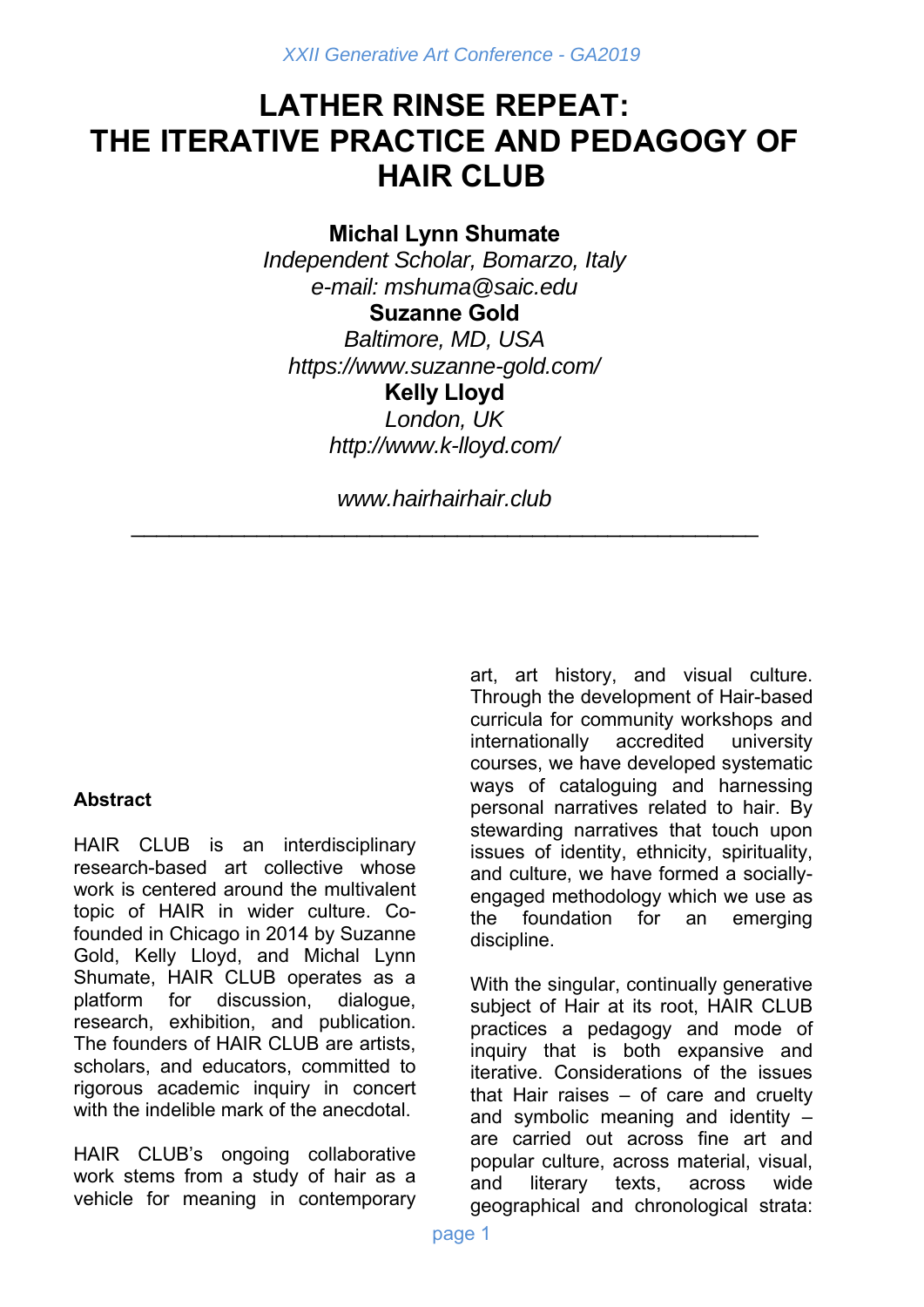yielding new images, perspectives, and juxtapositions with each inquiry.

*Key words:* hair, pedagogy, art, design, literature

#### **Introduction**

HAIR CLUB practices a pedagogy and mode of inquiry that is both expansive and iterative. [Figure 1] In this chapter we would like to elaborate on one topic that has blossomed specifically due to our iterative and social treatment of it: The Mermaid. This topic is discussed briefly in a case study on the emerging discipline of Hair Studies for *Socially* 

*Engaged Art History and Beyond: Alternative Approaches to the Theory and Practice of Art History* (2020) and was developed in part for a conference paper, "Wet Hair: Visual Culture of the Mermaid" for Liverpool's Centre for Port and Maritime History Conference: Art and the Sea (September 2019) and we are pleased to expanded on its findings here. [1] What was initiated in a HAIR SALON conversation about wet hair became a lecture, a syllabus module, and a multivalent research vector into the nineteenth-century origins of our contemporary understanding of the mermaid as equal parts aspirational magic creature, anti-feminist trope, and queer allegory.



*Figure 1. Collage of iterative research vectors as represented in various HAIR CLUB lectures and syllabus modules. Left: still from The Passion of Joan of Arc, 1928; Pierre Puvis de Chavannes, Woman at Her Toilet, 1883, Musée d'Orsay; Black Panther afro pick, photo* 

*credit @SonofBaldwin, 2018; Kori Newkirk, Legacy, 1999, polyurethane foam, pigmented resin and brackets, 74" x 100"; ivory Egyptian comb of the Predynastic Period, Boston Museum of Fine Art; photograph of de-lousing scene from nineteenth-century Naples; delousing scene from medieval woodcut. Right: Agustina Woodgate, Brush Series,*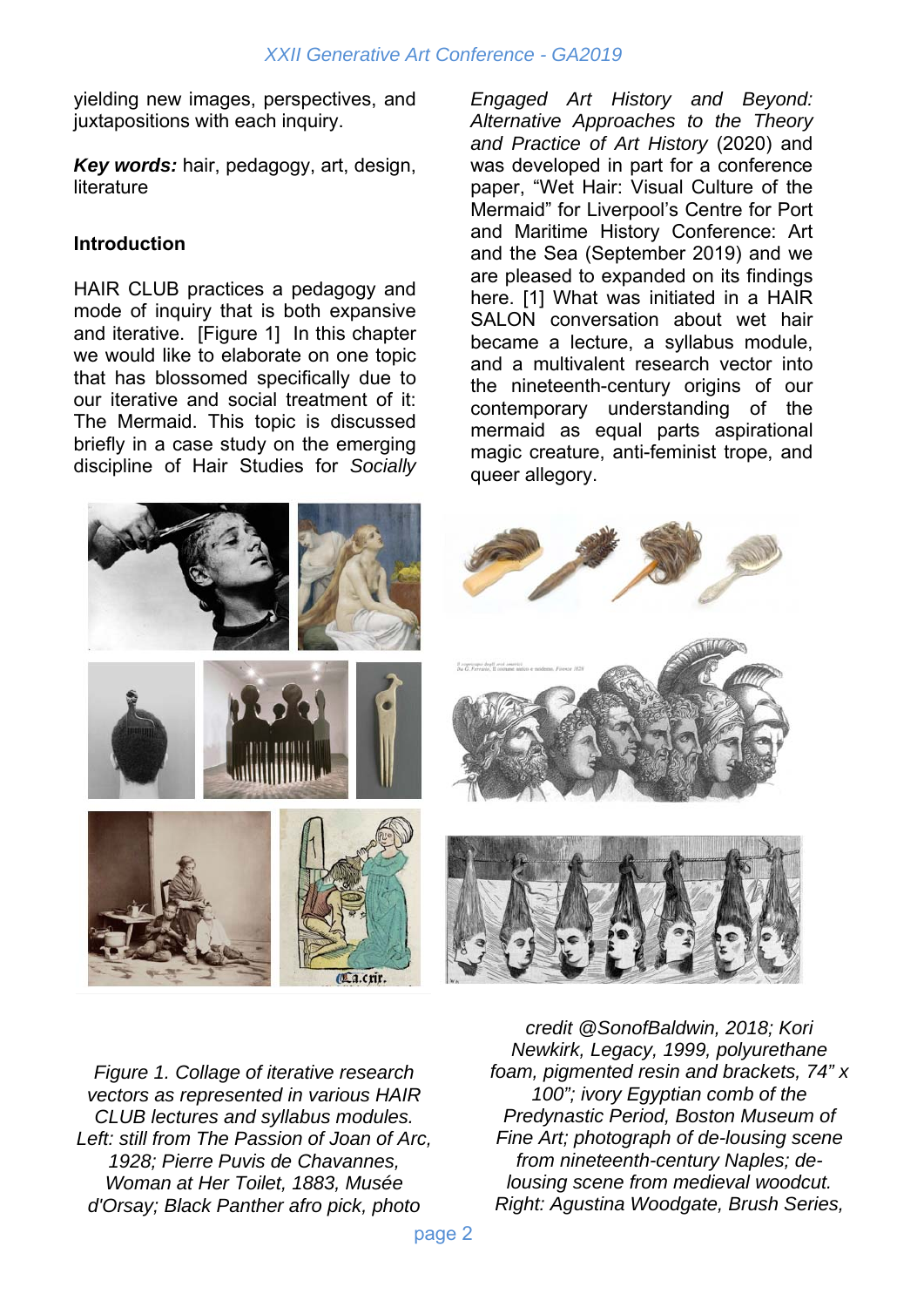*2007; "Il copricapo degli eroi omerici, Da G. Ferrario, Il costume antico e moderno, Firenze 1828"; nineteenth-century Bluebeard story illustration.* 

#### **Wet Hair: Mermaids**

We happened upon mermaids almost by accident in a 2014 conversation about wet hair, about how hair's wet state is central to hair care logistics as the way that many of us wash and cut our hair. But just as central is the need to then dry your hair because wet hair is inappropriate (very disrespectful to go out like that!) and dangerous (you'll catch pneumonia!). Wet hair is inappropriate because it's so intimate, because it implies bathing and all other connotations of the private, bodily realm. And it was in this discussion that an attendee pointed out that mermaids' hair is always wet.



*Figure 2. Collage of siren/mermaid evolution as described in Milliken's 2012 book and collected to facilitate student participation and discussion. Left to Right: Besançon, BM MS 69, Rouen, before* 

*1498; Luttrell Psalter, c. 1325-1340, British; British Bestiary, 15th century; Diego Gutierrez, Map of the Americas (detail), 1562; Greek Attic Red Figure Stamnos, c.480-470 BCE, British Museum; Ashmole Bestiary, c.1170; Noah's Ark, Anton Koberger, Nuremberg Bible, 1483, German; Bodleian Library, MS. Bodley, 602, folio 10r.* 

Around the same time, we had picked up Roberta Milliken's *Ambiguous Locks: An Iconography of Hair in Medieval Art and Literature* as part of research into the hirsute depictions of Mary Magdalene, and came across a short chapter on "Sirens and Mermaids." [2] Milliken traces the development of the siren into the mermaid during the medieval period: from sky-creatures carrying musical instruments to feminized water-dwellers equipped instead with combs and mirrors. This transformation was due in large part to the adaptation of the siren figure by the church:

Early on, church authorities identified the siren – both the image of her as well as the stories that surrounded her – as having a significant metaphorical value that was therefore didactically useful. They therefore recycled the mermaid to serve their own purposes, namely to teach basic important Christian morals. In the church's hands, the siren came to represent the lure of sin. And since the siren was female, that temptation to sin naturally involved lust… Whereas the siren was considered a knowledgeable demigod, the mermaid was then flattened into the image of yet another remarkably lustful feminine creature to be avoided because she was sinful and may tempt men to sin. [3]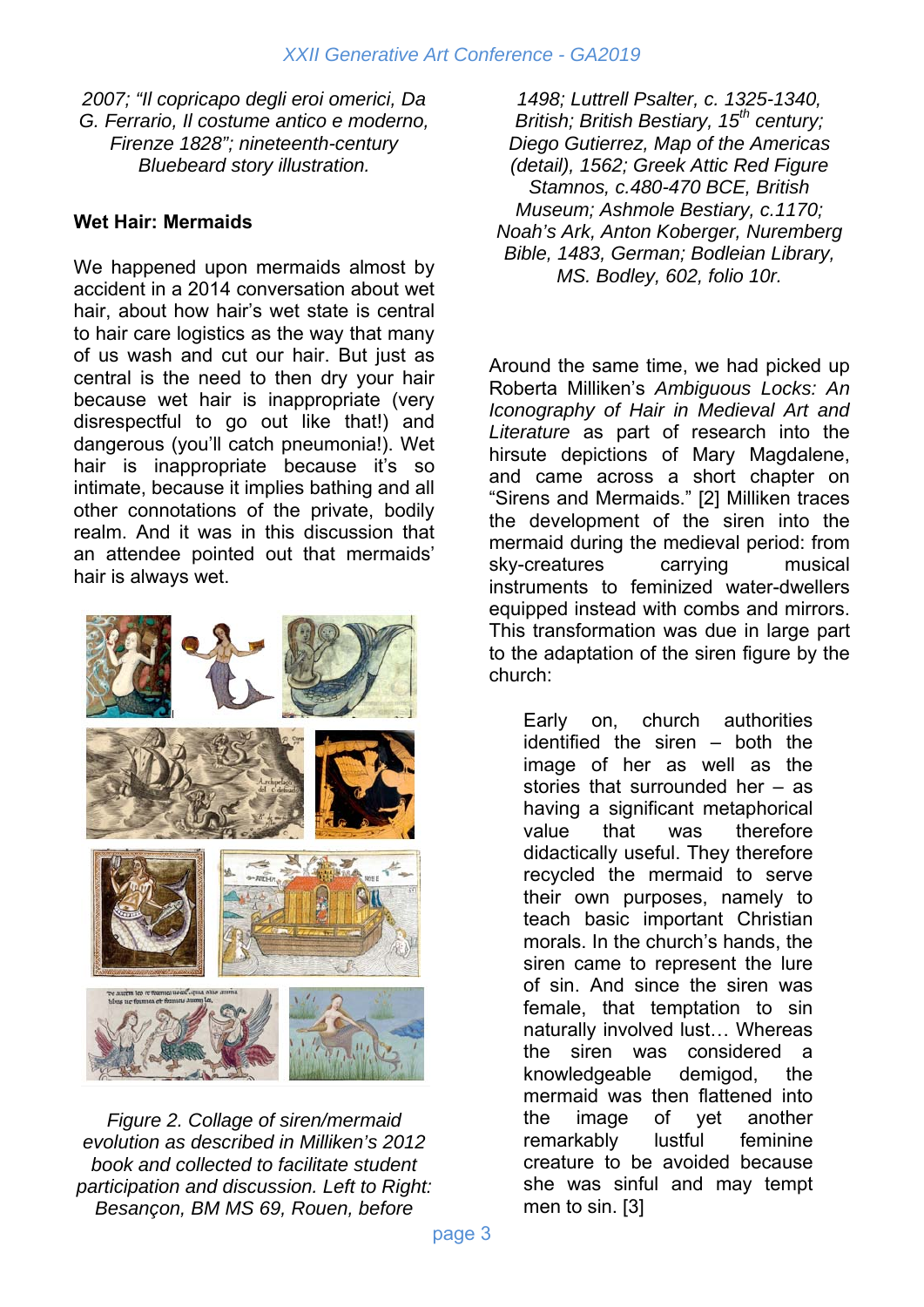Hair features prominently in this shifting iconography, with the mermaid's long, prominent locks remaining a visual trope today. The topic of wet hair and mermaids as understood in Milliken's genealogy was presented in a conversational lecture and further developed in the discussion following.

Not long after, we began teaching the interdisciplinary studio/seminar *HAIR! HAIR! HAIR!* at Oxbow School of Art in Saugatuck, MI and later Humboldt University in Berlin, in which we consistently assigned Milliken's chapter on mermaids. Because the publication itself only includes a couple images, we began to compile files of Greek vases, medieval manuscript marginalia, and early modern maps to be able to illustrate the pieces of her argument and open up discussion once we were all together in class. [Figure 2] In an affective, rather than strictly art historical way, we worked with students to consider these different iterations in the visual transition in bodies and in accessories, from bird women with musical instruments to fish women with a comb and mirror.

Among other avenues, the mermaid helped students think through how tropes and accessories and hybrid forms might be employed to visual effect in their own work. Students took to the mermaid quickly and incorporated its themes and visual culture in their work; their enthusiasm was infectious and the mermaid became an ongoing research vector.

Filmic depictions of the mermaid have dominated the twentieth-century's visual culture, with Ariel from Disney's *The Little Mermaid* (1989) becoming an iconic representation for American audiences. There was of course also *Splash* (1984), part rom-com, part buddy comedy from the same decade that in turn has its own precedents in a series of romantic comedies such as *Miranda* and *Mr.* 

*Peabody and the Mermaid*, both from 1948, and *Mad About Men* from 1954. In all of these iterations, the approach is by no means feminist but the mermaid is at least an actual distinguishable character. But the protagonist or co-protagonist mermaid with a heart of gold is more the exception than the rule. As exemplified in Disney's 1953 animated *Peter Pan* and it's 1924 silent, live-action precursor, mermaids are not portrayed as individuals but rather as one of many in an exotic species. In later iterations of Peter Pan, including *Hook* (1991) and by extension the similarly-themed series *Pirates of the Caribbean* (*On Stranger Tides*, 2011), the mermaid is part of an anonymous side show that is above all things overly sexual, while managing to be both completely silly and quite dangerous. From 1924 to 1953 to 1991, this silliness or vapidness manifests in tropes that we are now all familiar with: the gestures of waving, especially enthusiastic waving at men; in primping generally and combing their long hair in particular. It is only in *Pirates of the Caribbean* and in an earlier Odyssey adaptation, *O Brother, Where Art Thou?* (2000) that the siren song is featured, and in both instances it is used to emphasize the mermaid as an essentially dangerous set-dressing or plot interlude.

In these first iterations of the mermaid syllabus module, we tended to gloss over the nineteenth-century in the visual culture timeline, treating it as a kind of bridge between the medieval solidification of the dangerous lusty fish-lady with her comb and mirror and the more familiar twentieth-century mermaid. The Pre-Raphaelite painters were always featured due to their industrious production of dead-eyed naked water-women, but we had presented the period as a continuation of Milliken's thesis, rather than a break from it. What we were missing in skipping across the nineteenthcentury was the deep ambiguity that is inherent to understanding the mermaid in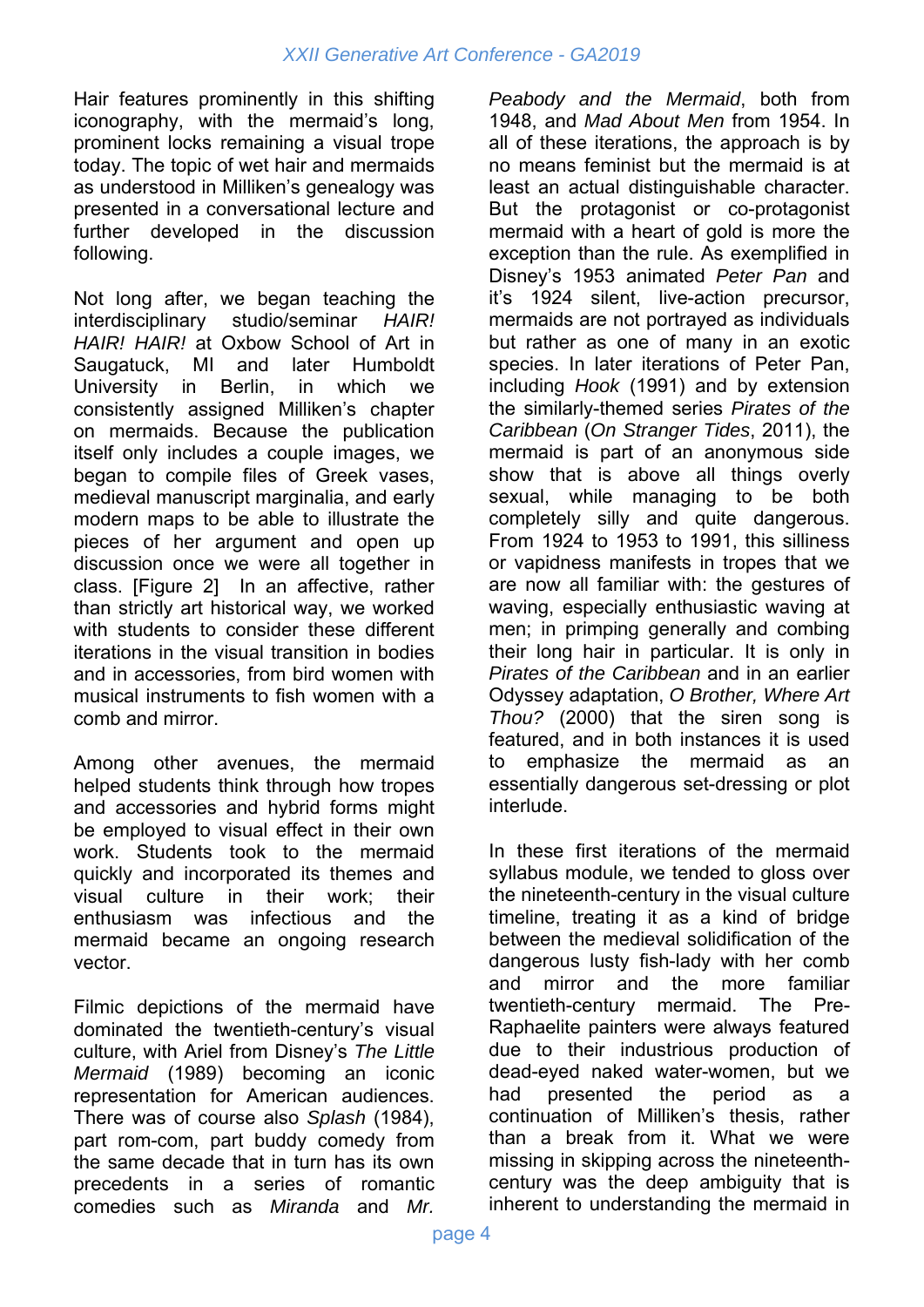contemporary culture, which driven in large part by the importance of hair in Victorian culture.

In recent years, it was current events that brought the mermaid and specifically the nineteenth-century back into focus: The end of 2017 saw the publication of Emily Wilson's translation of Homer's *The Odyssey*. [4] Her uniquely lucid style (the first translation into English by a woman) shed light on how twentieth-century translators have embellished and gendered the siren, and in turn, how this kind of creative license can be seen starting only in the mid-nineteenthcentury, once the water woman craze is in full swing and the language becomes more gendered, with word choice emphasizing *lips* over *mouths*, for instance. Wilson herself posits that the Victorian preoccupation with mermaids could be the result of this, but there's still much more detailed work to be done.

Just last year, John William Waterhouse's *Hylas and the Nymphs* was removed from Manchester Art Gallery as part of a feminist museology project by artist Sonia Boyce, and then promptly returned following public outrage. [5] Later that summer, Waterhouse's *The Siren* was auctioned off at Sotheby's for more than £3.8 million. The auction catalogue discussed the removal and re-installation of *Hylas and the Nymphs*, using it as a launch pad to argue that "rather than subrogating women or casting them as dangerous and untrustworthy, these pictures are enigmatic" :

The subtle eroticism in *Hylas and the Nymphs* inspired Waterhouse to paint a series of depictions of female water deities, including *A Mermaid* of 1900 (now in the collection of the Royal Academy of Art) and finding its most powerful resolution in *The Siren* of 1901 which will be offered in the sale of Victorian, PreRaphaelite & British Impressionist Art on 12 July. Rather than subrogating women or casting them as dangerous and untrustworthy, these pictures are enigmatic and we are unsure what the intentions of these women are. In *The Siren* the pale maiden looking down at the drowning sailor has an expression of curiosity rather than murderous appetite and it is just as likely that she may at any moment hold out her hand to help him from the surging torrents, as push him under to a watery grave. [6]

Enigmatic woman certainly sells better than 'dead-eyed non-human' but in considering scholarship on women's hair in Victorian art and literature, this more fluid nature of the mermaid gains some credence:

More intensely and selfconsciously than any other generation of artists, [Victorian painters and writers] explored the symbolic complexities and contradictions of women's hair, at the same time developing and deepening its multiplicity of meaning. For them, Arachne, whether she spun a web of flax or hair, was an intriguingly ambiguous figure: victim and predator, trapped and trapper, Penelope and Circe, angel and mermaid. [7]

However, the most prominent reemergence of the mermaid in popular culture came with the hashtag #NotMyAriel trending on Twitter in July of 2019 in response to Disney's selection of African American actress Halle Bailey to play Ariel in their live-action remake of the 1989 animated classic. [8] Just as immediate was an outpouring of fantastic fan art celebrating Bailey, and it only took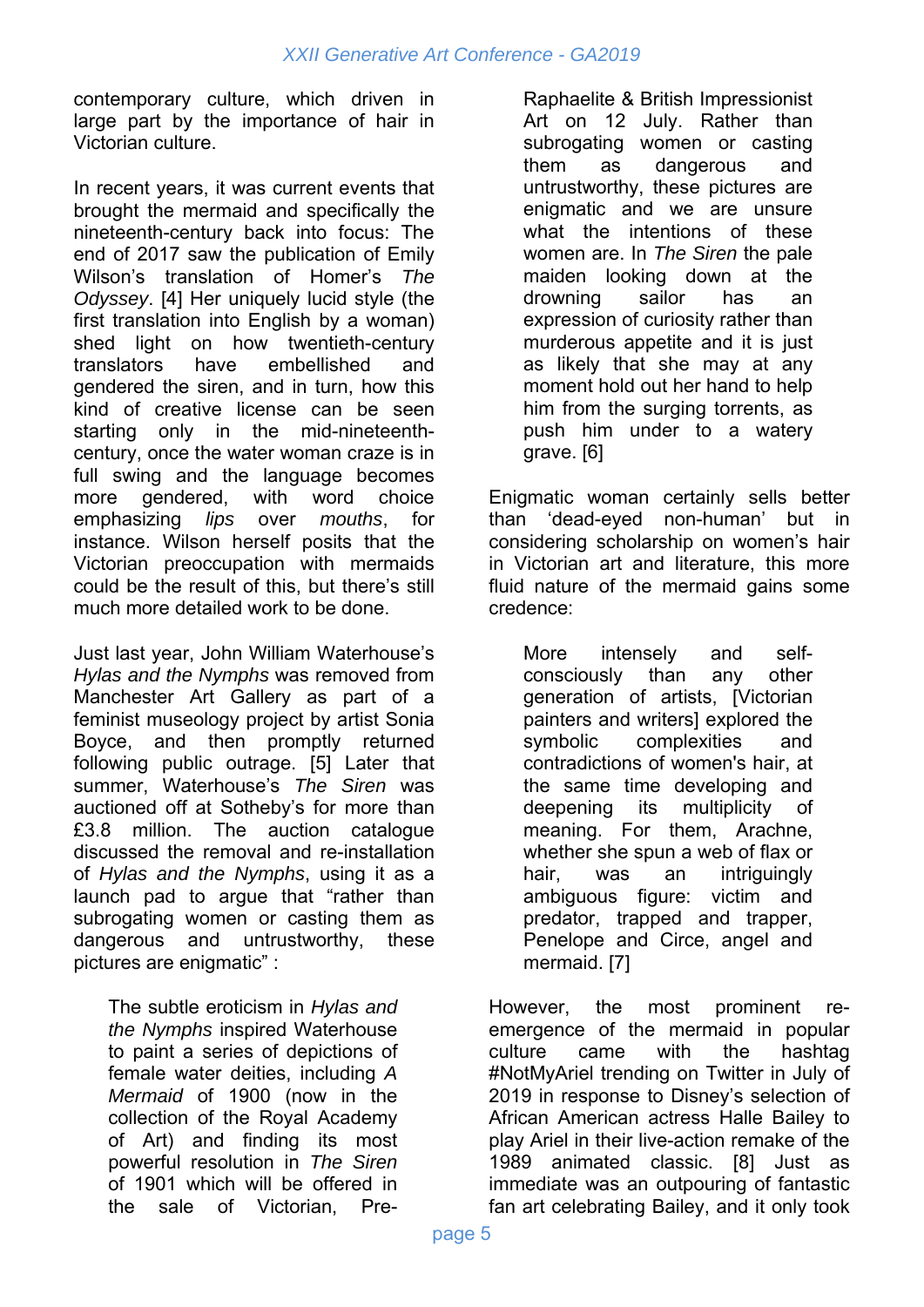a couple days for queer and literary focused platforms to inform (or remind) the rest of the internet that: my friends, if you're bent out of shape about a woman of color playing the little mermaid, just wait till you hear about Hans Christian Anderson. As discussed in a 2016 article by Maddy Myers,

"The short story, which was published in 1836, lines up with a series of love letters that Andersen wrote in the mid-1830s to a young Duke named Edvard Collin. Many historians have concluded that the two men were engaged in a romance, rather than just a platonic friendship; their adoring correspondence in letters lends credence to this interpretation. Much like the Prince with whom the Little Mermaid falls in love, Edvard Collin also faced pressure from his family to marry a princess. Anyone who has read Andersen's original short story remembers the heart-wrenching conclusion, in which the Prince chooses to marry a princess rather than the mermaid." [9]

And so not only was the original author likely a queer person, but the entire story

speaks to the queer experience (or at least *a* queer experience) – of being silenced and of existing between worlds. Sacha Coward, the Community Participation Producer for the National Maritime Museum in Greenwich and self proclaimed 'mermaid hunter,' has produced various media and events in the past couple years to bring these stories to the forefront. Of particular interest to this perspective are his writings that point to queer literature and artistic production from later in the nineteenth-century, including Oscar Wilde's short story *The Fisherman and His Soul* (1891), a mirror narrative of sorts to *The Little Mermaid* which Wilde stated was directly inspired by Anderson's original story.

Without these important elements, i.e., without a research practice that involves exhaustively examining through multidisciplinary means every iteration of the mermaid in history, art history, and culture, HAIR CLUB's formulation of the mermaid might have remained interesting but somewhat simplified, seen only through the anti-feminist tropes of handwaving and hair-combing. With these iterative, social investigations the mermaid blossoms also into queer allegory and vehicle for projection of identity, in addition to protagonist with a heart of gold or overly-sexual anonymous side show.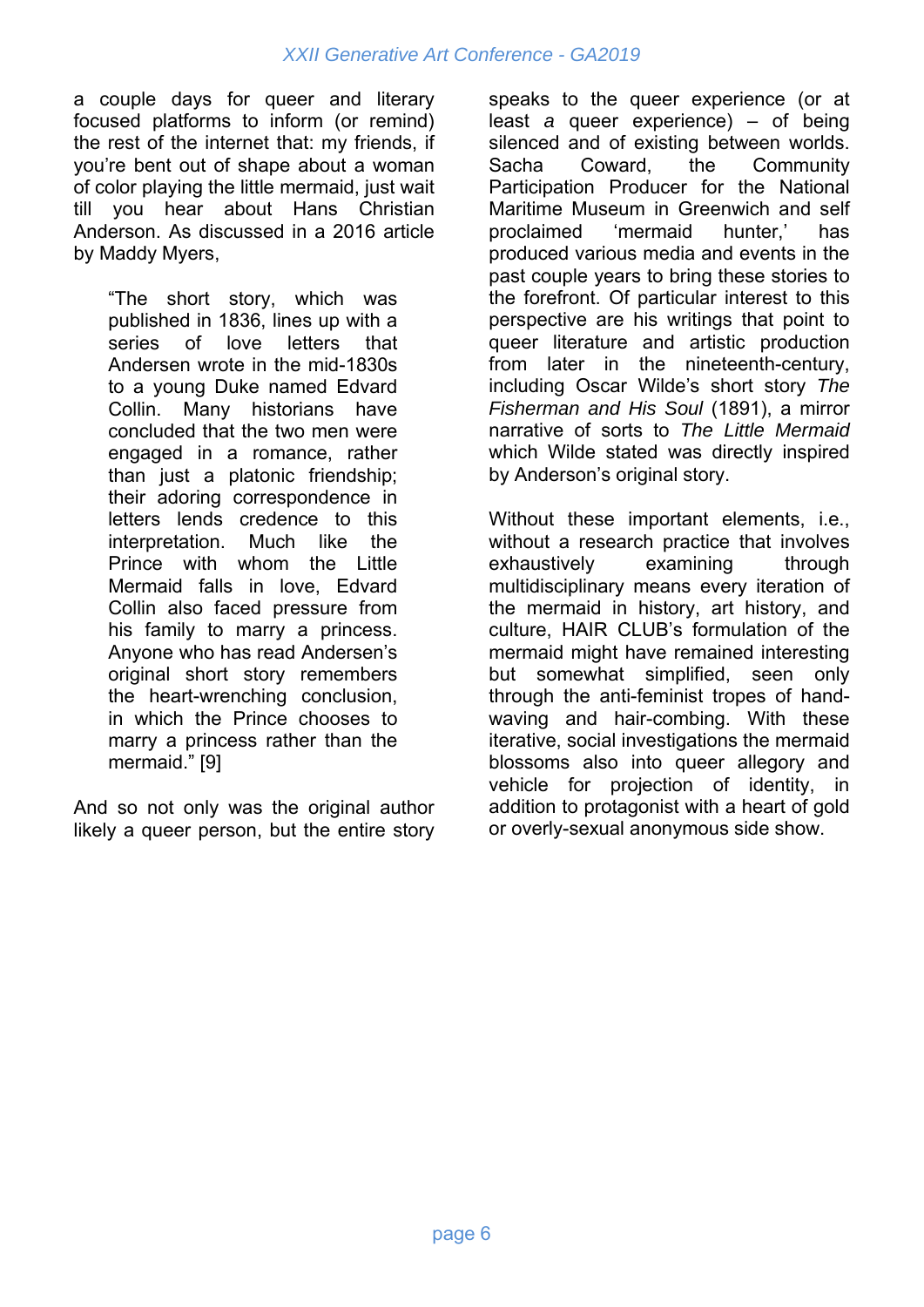

*Figure 3. Selection of thumbnail images that speak to the iterative nature of HAIR CLUB's research into contemporary mermaid visual culture.*

#### **Conclusion**

The mermaid and its meandering, ever expanding path through the last couple millennia of western visual culture (one canon among many) has much to teach us. But the approach to the subject is as important as the subject itself. [Figure 3] We close here with HAIR CLUB's statement on the development of a Hair Studies discipline:

HAIR CLUB's expansive, associative, and iterative methodology for examining how Hair is performed and how it achieves metaphorical meaning in art, history, and wider culture, has led to the development of an academic discipline that defies genre, category, and discrete definition. Hair Studies relies at its root on a process of sociallyengaged, socially-driven, and socially-minded inquiry, where the anecdotal is processed with the same power of place as more traditional, disciplinary research practices. The historically significant, the ritualized, daily, inhabited, and pre-determined conditions for having hair in society broadens our understanding of what it means to be basically, meaningfully human. [10]